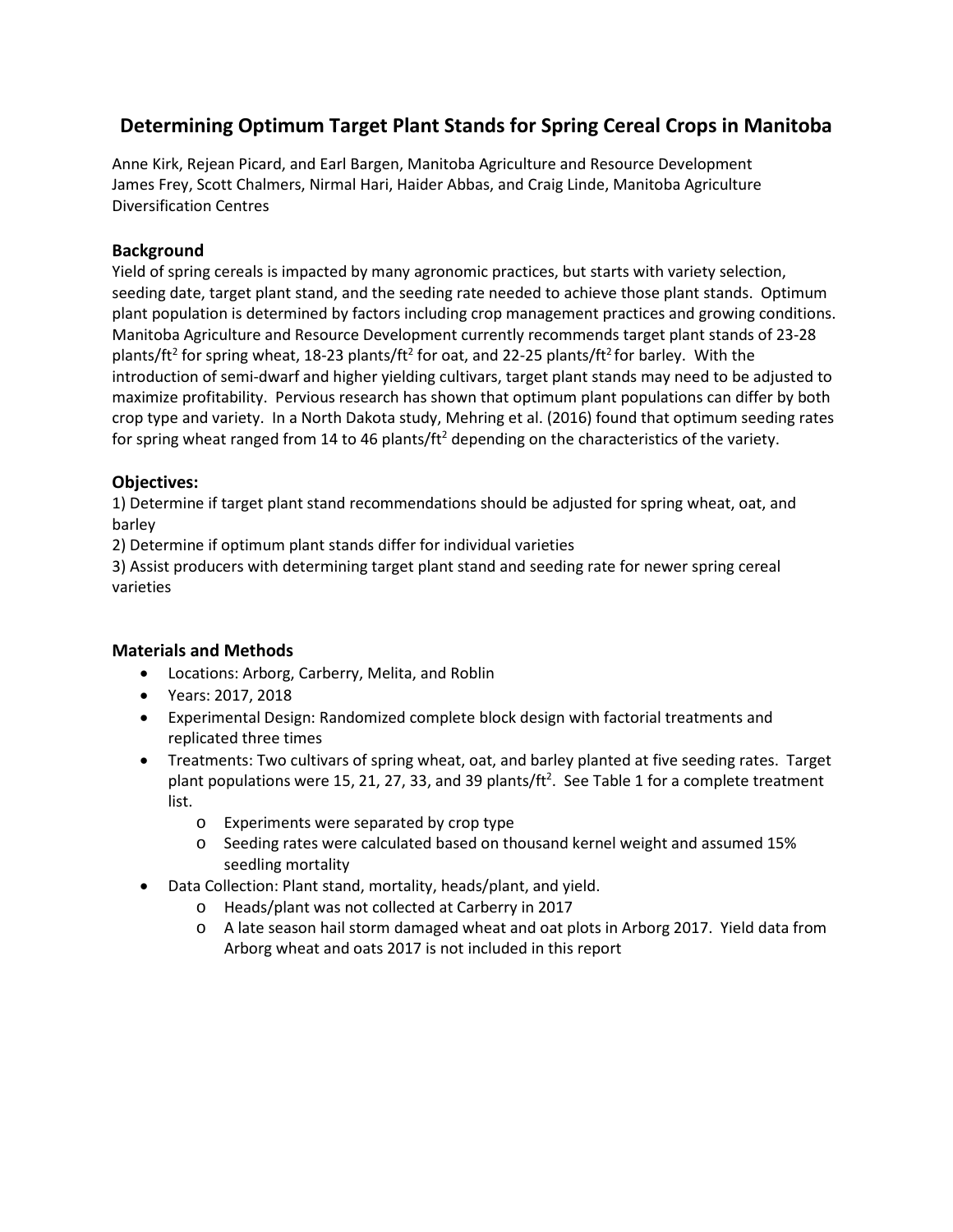|  | Table 1. Crop types, varieties, and target plant stands studied. |
|--|------------------------------------------------------------------|
|--|------------------------------------------------------------------|

| Crop Type     | Variety              | Target Plant Stand (pl/ft <sup>2</sup> ) |
|---------------|----------------------|------------------------------------------|
| Spring Wheat  | <b>AAC Brandon</b>   | 15, 21, 27, 33, 39                       |
|               | Prosper              | 15, 21, 27, 33, 39                       |
| Oat           | CS Camden            | 15, 21, 27, 33, 39                       |
|               | Summit               | 15, 21, 27, 33, 39                       |
| <b>Barley</b> | <b>AAC Synergy</b>   | 15, 21, 27, 33, 39                       |
|               | <b>CDC Austenson</b> | 15, 21, 27, 33, 39                       |

# **Table 2.** Agronomic information for trial locations.

|                     |           | Arborg      |          | Carberry      | Melita       |          | Roblin     |                     |  |
|---------------------|-----------|-------------|----------|---------------|--------------|----------|------------|---------------------|--|
|                     | 2017      | 2018        | 2017     | 2018          | 2017         | 2018     | 2017       | 2018                |  |
| Soil Series         |           | Peguis Clay |          | Wellwood Loam | Waskada Loam |          |            | Erickson Loamy Clay |  |
| Wheat               |           |             |          |               |              |          |            |                     |  |
| <b>Seeding Date</b> | 19-May    | 11-May      | 05-May   | 09-May        | 10-May       | $04-May$ | 17-May     | 15-May              |  |
| Fertility (lb/ac)   |           |             |          |               |              |          |            |                     |  |
|                     | 107 N,    | 77 N, 30    |          |               |              | 24 N, 20 |            |                     |  |
| Residual            | 34 P      | ${\sf P}$   | 41 N     |               | 10 N, 18 P   | P        | 86 N, 20 P | 54 N, 26 P          |  |
|                     | 75 N, 25  | 75 N, 25    | 100 N,   |               | 126 N, 35    | 115 N,   | 130 N, 10  |                     |  |
| Applied             | ${\sf P}$ | P           | 17 P     |               | P            | 35 P     | P          | 96 N, 10 P          |  |
| Harvest Date        | 31-Aug    | 20-Aug      | 22-Aug   | $21-Aug$      | 28-Aug       | 13-Aug   | 01-Sep     | 23-Aug              |  |
| Oat                 |           |             |          |               |              |          |            |                     |  |
| <b>Seeding Date</b> | $19-May$  | $11-May$    | $12-May$ | 09-May        | $10-May$     | $09-May$ | 18-May     | $15-May$            |  |
| Fertility (lb/ac)   |           |             |          |               |              |          |            |                     |  |
|                     | 107 N,    | 77 N,       |          |               |              | 24N,     |            |                     |  |
| Residual            | 34 P      | 30 P        | 41 N     |               | 13 N, 15 P   | 20P      | 86 N, 20 P | 54 N, 26 P          |  |
|                     | 75 N, 25  | 75 N, 25    | 30 N, 17 |               | 116 N, 35    | 115 N,   |            |                     |  |
| Applied             | ${\sf P}$ | P           | P        |               | P            | 35 P     | 15 N, 10 P | 96 N, 15 P          |  |
| Harvest Date        | 07-Sep    | 23-Aug      | 22-Aug   | 21-Aug        | 23-Aug       | 20-Aug   | 04-Sep     | 24-Aug              |  |
| <b>Barley</b>       |           |             |          |               |              |          |            |                     |  |
| Seeding Date        | 18-May    | 11-May      | 12-May   | 14-May        | 09-May       | 04-May   | 18-May     | 16-May              |  |
| Fertility (lb/ac)   |           |             |          |               |              |          |            |                     |  |
|                     | 107 N,    | 77 N, 30    | 54 N, 24 |               |              | 24 N, 20 |            |                     |  |
| Residual            | 34 P      | P           | P        |               | 13 N, 15 P   | P        | 86 N, 20 P | 54 N, 26 P          |  |
|                     | 75 N, 25  | 75 N, 25    | 70 N, 17 |               |              | 115 N,   |            |                     |  |
| Applied             | ${\sf P}$ | P           | P        |               | 80 N, 35 P   | 35 P     | 38 N, 10 P | 96 N, 10 P          |  |
| Harvest Date        | 29-Aug    | 20-Aug      | 22-Aug   | 15-Aug        | 14-Aug       | 07-Aug   | 01-Sep     | 23-Aug              |  |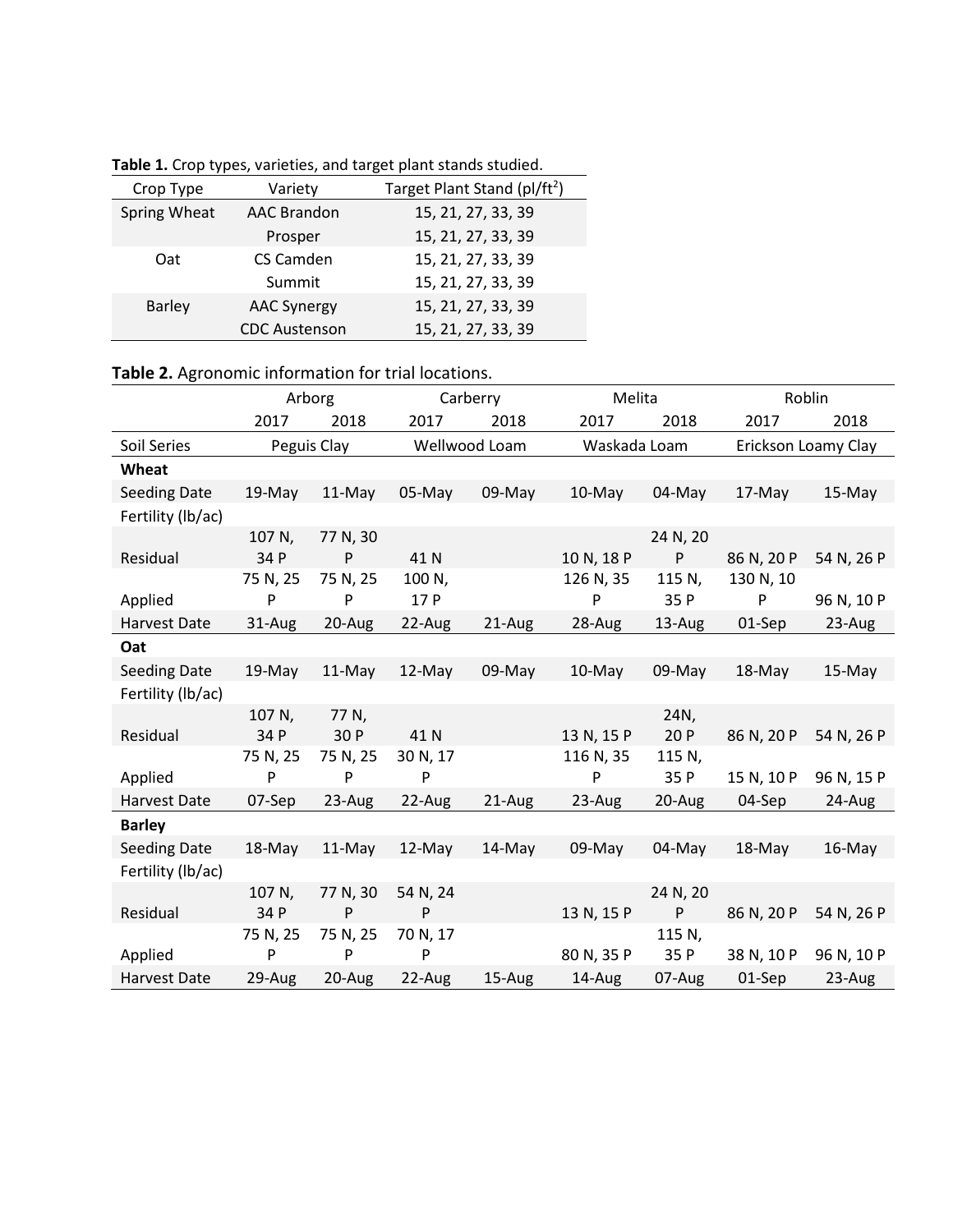| ັ                                 |        |      |        |      |               |      |          |      |  |
|-----------------------------------|--------|------|--------|------|---------------|------|----------|------|--|
|                                   | Arborg |      | Melita |      | <b>Roblin</b> |      | Carberry |      |  |
|                                   | 2017   | 2018 | 2017   | 2018 | 2017          | 2018 | 2017     | 2018 |  |
| Precipitation (mm)                | 266    | 249  | 206    | 243  | 182           | 416  | 226      | 300  |  |
| Normal precipitation <sup>1</sup> | 320    | 320  | 338    | 336  | 300           | 298  | 307      | 307  |  |
| Growing degree days (GDD)         | 1525   | 1668 | 1765   | 1780 | 1333          | 1459 | 1568     | 1747 |  |
| Normal $GDD1$                     | 1554   | 1554 | 1637   | 1635 | 1396          | 1395 | 1524     | 1524 |  |

**Table 3.** Growing season summary (May 1 - September 30). Data from Manitoba Agriculture Growing Season Report web43.gov.mb.ca/climate/SeasonalReport.aspx

1Based on 30-year averages

### **Results**

### Plant Stand

Stand establishment increased as seeding rate increased at most site years. There was no significant difference in plant stand between seeding rate treatments for wheat and oat at Roblin 2017, at the Arborg 2018 wheat site, and Carberry 2018 and Roblin 2018 barley sites. Results will not be shown for the site years where a range of plant populations were not established.



*Figure 1. AAC Synergy barley planted at target plant stands of 15, 27, and 39 plants/ft2 at Carberry 2017.* 

## **Heading**

Cereal cultivars have differing abilities to tiller, but in both years of this study there were no significant differences in heads/ $ft<sup>2</sup>$  between the two wheat and oat cultivars at any site year. There were significant differences between the barley cultivars at Melita 2017 and Arborg 2018. In both cases, CDC Austenson had significantly more heads than AAC Synergy (Table 4).

Cereals typically compensate for lower plant populations by increasing tillering. Previous research in which spring wheat plants were given ample room found that stems/plant ranged from 19 to 44 depending on the variety (Wiersma 2014). There was no significant difference in heads/ft<sup>2</sup> between seeding rates at two of four wheat sites, four of five barley sites, and two of five oat sites (Table 4),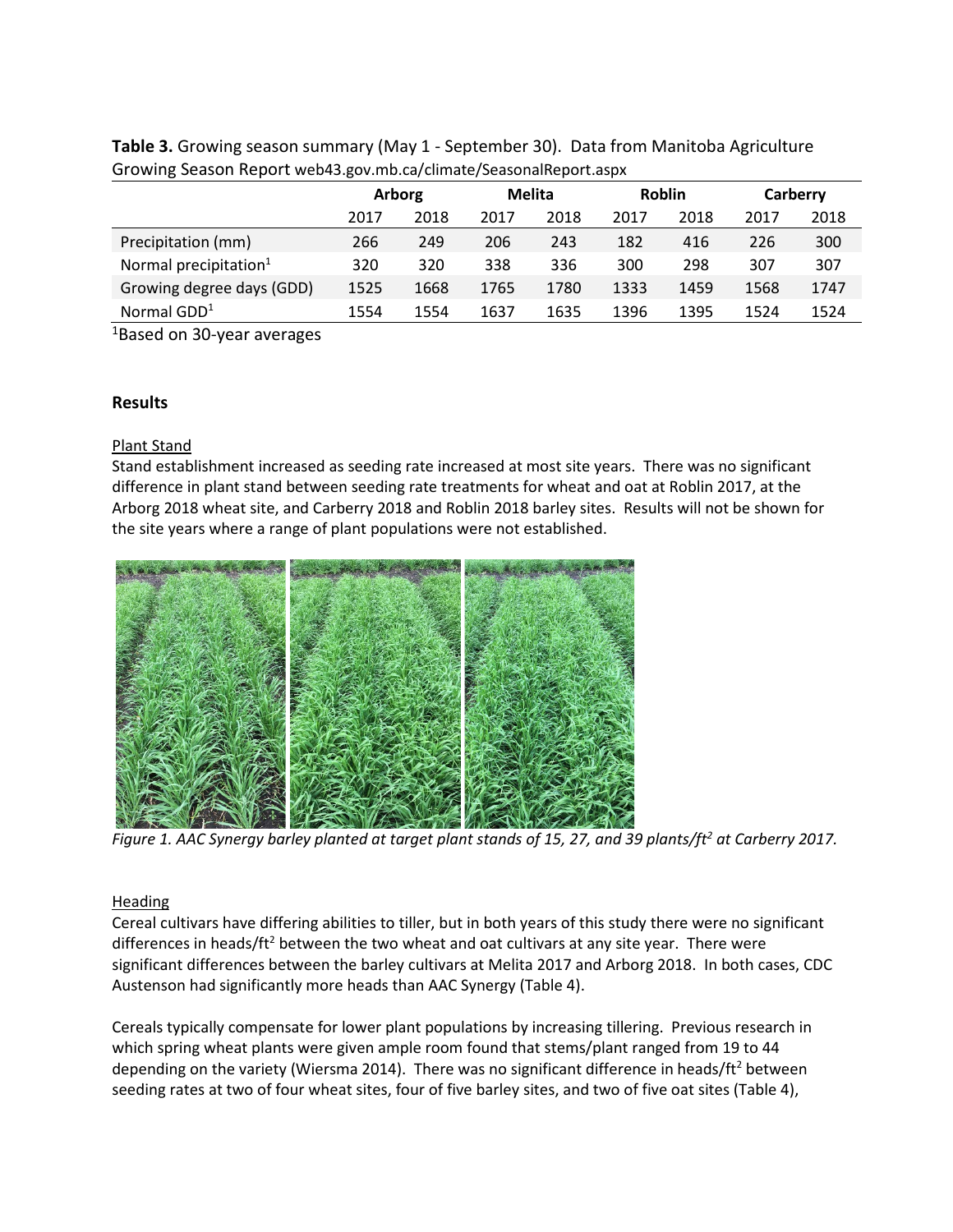which demonstrates the ability of cereal crops to compensate for reduced plant populations by increasing tillering. At the sites where there were significant differences in heads/ $ft<sup>2</sup>$  between plant populations, heads/ft<sup>2</sup> increased as plant stand increased. The one exception was the barley at Arborg 2018 where there were more heads at the lowest seeding rates (Table 4). At the remaining sites, the increase in heads/ft<sup>2</sup> between the highest and lowest seeding rates ranged from 10 to 23 heads/ft<sup>2</sup> (Table 4).

### Yield

### *Wheat*

There were significant yield differences between the wheat varieties at two locations, with AAC Brandon yielding significantly higher than Proper in both cases (Table 5). When averaged across cultivars, there were no differences in wheat yield across target plant densities at Carberry in both years, but yields increased as plant stand increased at Melita (Table 5, Figure 2). There was no interaction between seeding rate and cultivar, both cultivars responded similarly to increased seeding rates (data not shown).



**Figure 2.** Wheat yield (bu/acre) at five target plant densities at Carberry and Melita. Statistically significant differences are shown by letters below the line. Treatments within the same site with the same letter are not significantly different (P<0.05).

#### *Barley*

There were no significant yield differences between barley varieties at three of five locations, but at Arborg 2017 and Melita 2018 CDC Austenson yielded significantly higher than AAC Synergy (Table 5). When averaged across cultivars, there were no significant yield differences between target plant densities at three of five locations (Table 5, Figure 3). At Roblin 2017, there were no significant yield differences between the first four seeding rates, but yield was significantly reduced at the higher plant density. There were significant yield differences between target plant densities at Arborg 2017, but the range in yield was only 4 bu/acre and there was no yield trend (Figure 3). There was no interaction between seeding rate and cultivar, both cultivars responded similarly to increased seeding rates (data not shown).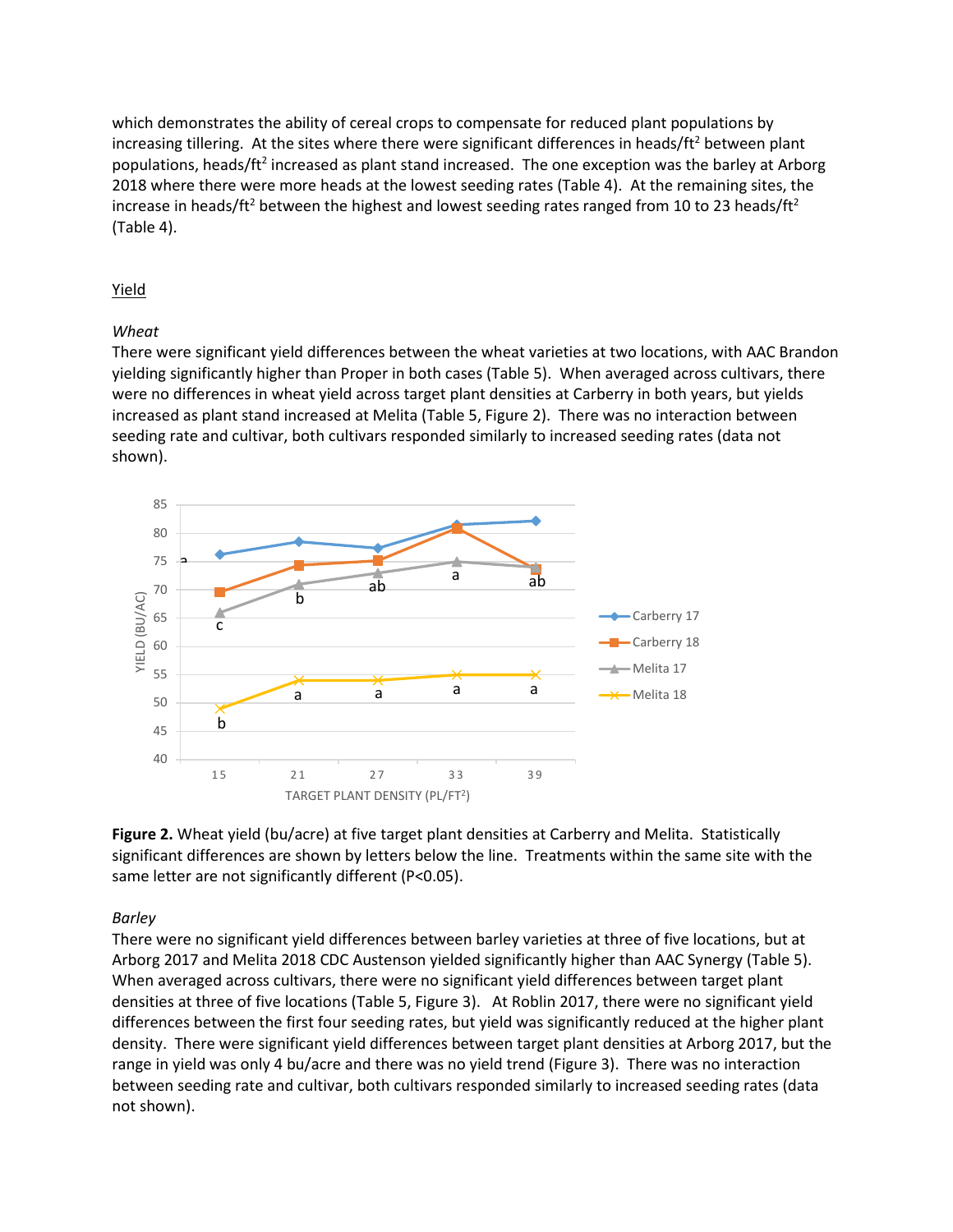

**Figure 3.** Barley yield (bu/acre) at five target plant densities at Arborg, Melita, and Roblin. Statistically significant differences are shown by letters below the line. Treatments within the same site with the same letter are not significantly different (P<0.05).

#### *Oat*

There was a significant yield difference between the two oat varieties at Carberry 2018 only, with CS Camden yielding significantly higher than Summit (Table 5). Averaged across cultivars, there were no differences in oat yield across target plant densities at any location (Table 5, Figure 4). Roblin 2018 was the only location where there was a significant interaction between variety and seeding rate (data not shown). At a target plant stand of 15 pl/ft2 Summit yielded significantly more than CS Camden, and at a target plant stand of 33 pl/ft2 CS Camden yielded significantly more than Summit (data not shown).



**Figure 4.** Oat yield (bu/acre) at five target plant densities at Carberry, Melita, and Roblin. There were no statistically significant yield differences (P>0.05) between plant *densities.*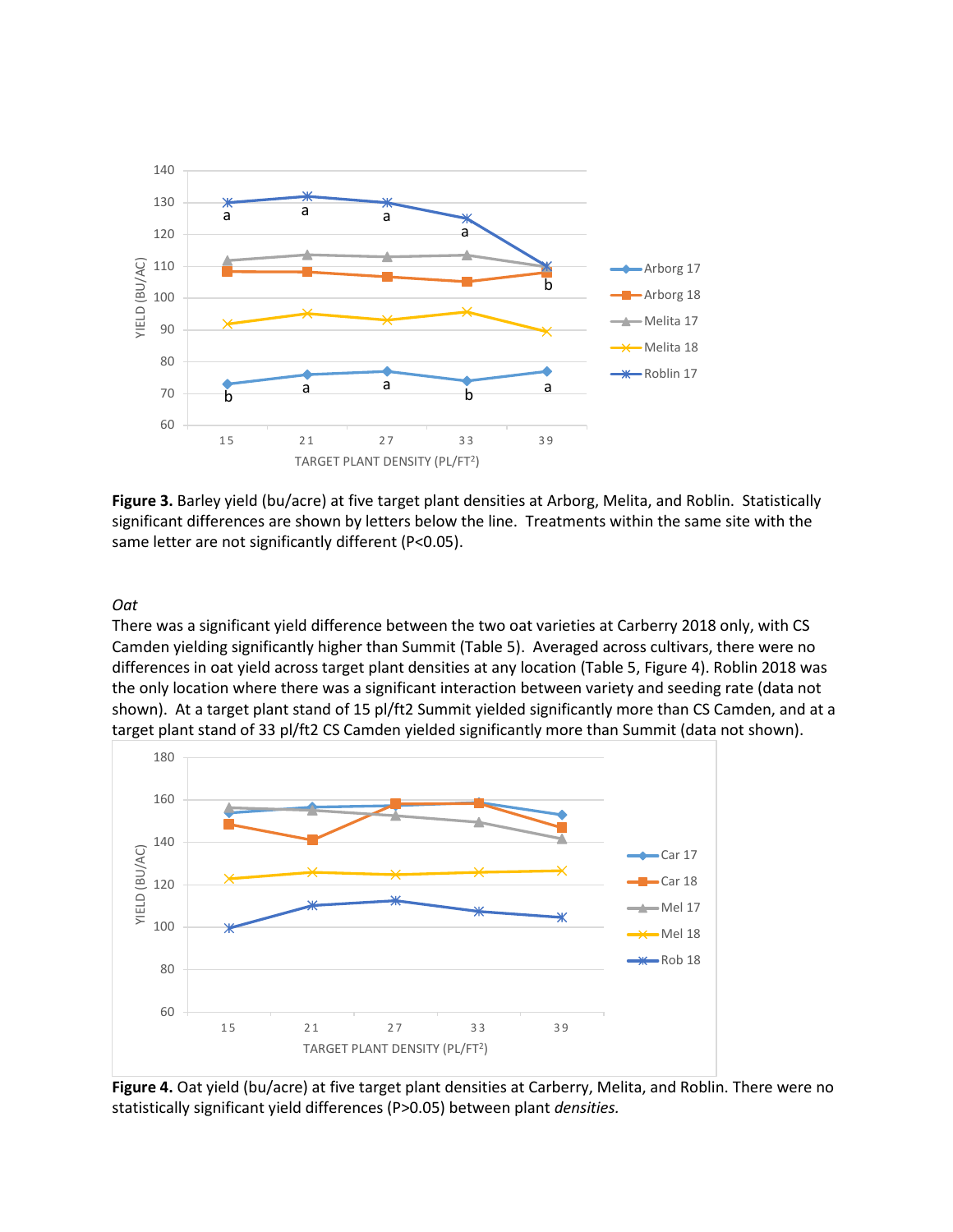The results from this study suggest that the current recommended target plant populations for wheat, barley, and oat are sufficient. The oat and barley sites showed similar yields across a range of plant stands (Figures 3 and 4), the one exception being barley at Roblin 2017, where the highest seeding rate had a significantly lower yield (Figure 3). At the wheat sites, there was a general trend of higher yields with increased plant stand (Figure 2); however, there were no significant difference in yields between target plant stands of 21-39 plants/ft<sup>2</sup> at four of the five sites. At the fourth site, the target plant stand of 33 plants/ft<sup>2</sup> yielded significantly higher than 21 plants/ $f<sup>t2</sup>$ , but there were no significant differences in yield between the highest three target plant stands (Figure 2). At the majority of sites, both varieties tested responded similarly to each target plant stand, indicating that similar seeding rate recommendations could be made for both varieties of each crop type studied.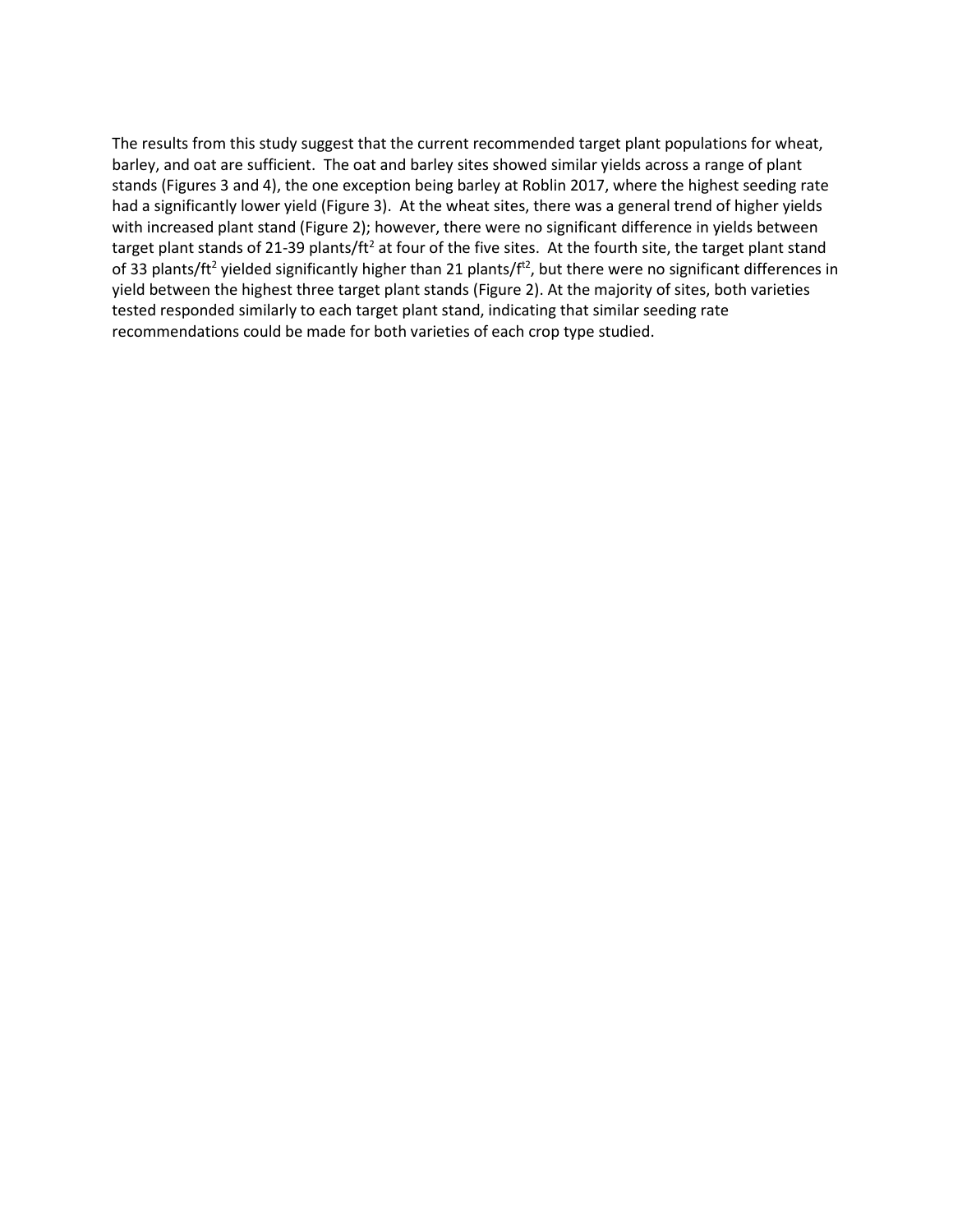Table 4. Heads/ft<sup>2</sup> for wheat, barley, and oat at the Arborg (Arg), Carberry (Car), Melita (Mel), and Roblin (Rob) locations. Wheat varieties are AAC Brandon (A) and Prosper (B), barley varieties are AAC Synergy (A) and CDC Austenson (B), and oat varieties are Summit (A) and CS Camden (B). Significant P values (Pr<0.05) are indicated by an asterisk. At sites with significant differences between treatments, means within the same site year followed by the same letter within a column are not significantly different.

|              | Wheat                                         |                   |                 |               |        | <b>Barley</b> |        |        |               |                 | Oat             |                 |        |        |  |  |
|--------------|-----------------------------------------------|-------------------|-----------------|---------------|--------|---------------|--------|--------|---------------|-----------------|-----------------|-----------------|--------|--------|--|--|
|              | Arb 17                                        | Car <sub>18</sub> | Mel 17          | <b>Mel 18</b> | Arb 17 | Arb 18        | Mel 17 | Mel 18 | <b>Rob 17</b> | Arb 17          | Arb 18          | Car 18          | Mel 17 | Mel 18 |  |  |
|              |                                               |                   |                 |               |        |               |        |        |               |                 |                 |                 |        |        |  |  |
| Variety      |                                               |                   |                 |               |        |               |        |        |               |                 |                 |                 |        |        |  |  |
| $\mathsf{A}$ | 48                                            | 34                | 34              | 44            | 56     | 47b           | 36b    | 58     | 65            | 39              | 39              | 25              | 24     | 40     |  |  |
| B            | 51                                            | 33                | 31              | 44            | 54     | 53a           | 44a    | 58     | 68            | 42              | 39              | 26              | 22     | 40     |  |  |
| Pr>F         | ns                                            | ns                | ns              | ns            | ns     | *             | $\ast$ | ns     | ns            | ns              | ns              | ns              | ns     | ns     |  |  |
| LSD          | n/a                                           | n/a               | n/a             | n/a           | n/a    | 2.5           | 5      | n/a    | n/a           | n/a             | n/a             | n/a             | n/a    | n/a    |  |  |
|              | Target Plant Population (pl/ft <sup>2</sup> ) |                   |                 |               |        |               |        |        |               |                 |                 |                 |        |        |  |  |
| 15           | 48                                            | 29                | 23 <sub>b</sub> | 37c           | 55     | 53a           | 34     | 58     | 67            | 37b             | 26с             | 19e             | 21     | 38     |  |  |
| 21           | 46                                            | 32                | 33a             | 38c           | 57     | 53a           | 40     | 60     | 69            | 37b             | 34b             | 22d             | 21     | 41     |  |  |
| 27           | 48                                            | 33                | 30ab            | 46b           | 51     | 52a           | 38     | 57     | 60            | 40b             | 40 <sub>b</sub> | 25c             | 18     | 42     |  |  |
| 33           | 54                                            | 38                | 38a             | 51a           | 55     | 47b           | 42     | 59     | 64            | 41 <sub>b</sub> | 46a             | 29 <sub>b</sub> | 28     | 41     |  |  |
| 39           | 52                                            | 35                | 39a             | 47a           | 57     | 45b           | 46     | 55     | 72            | 47a             | 49a             | 34a             | 26     | 40     |  |  |
| Pr>F         | ns                                            | ns                | ∗               | $\ast$        | ns     | $\ast$        | ns     | ns     | ns            | $\ast$          | $\ast$          | *               | ns     | ns     |  |  |
| LSD          | n/a                                           | n/a               | 9.5             | 4.5           | n/a    | 4.0           | n/a    | n/a    | n/a           | 6.4             | 4.1             | 2.4             | n/a    | n/a    |  |  |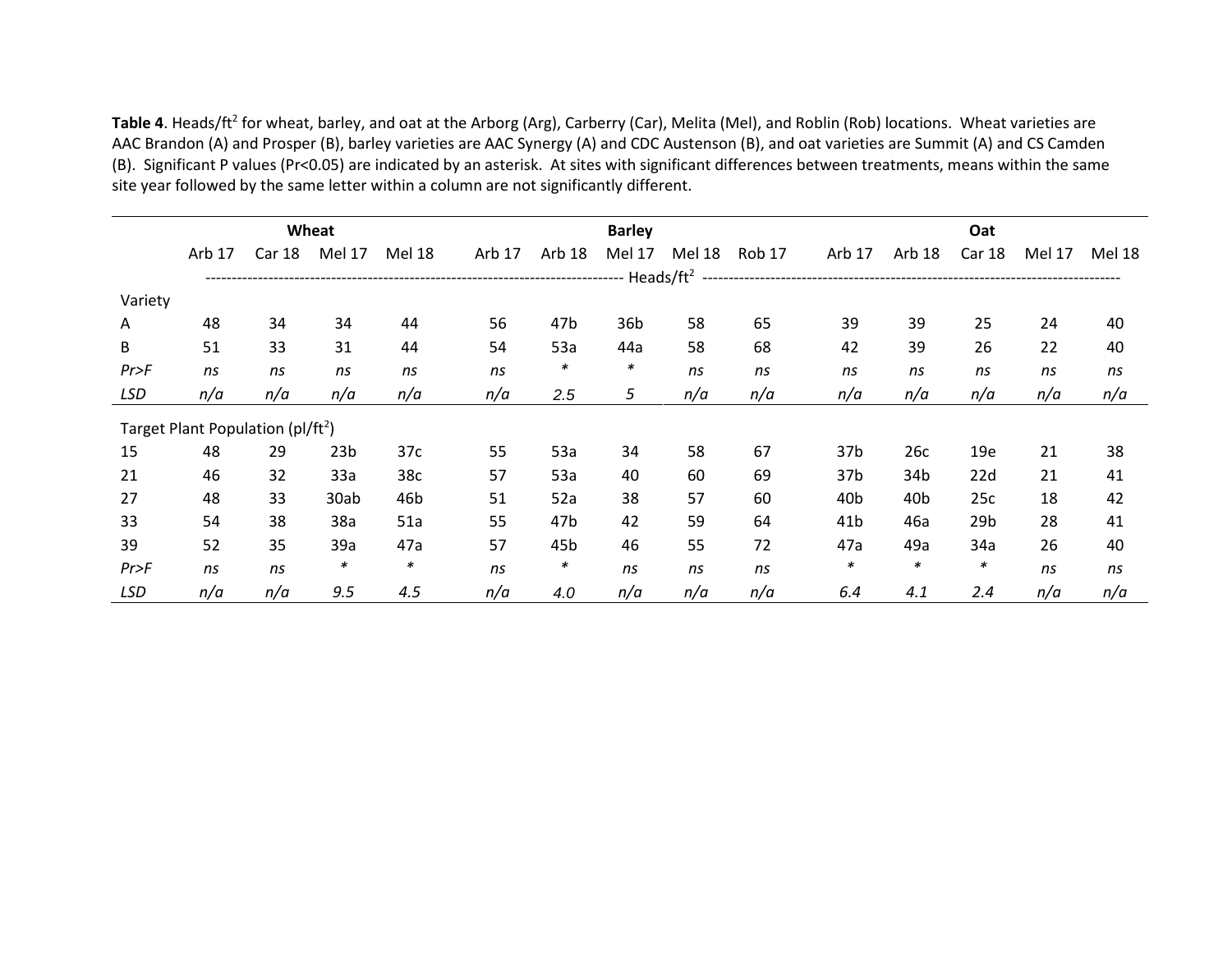**Table 5**. Yield (bushels/acre) for wheat, barley, and oat at the Arborg (Arg), Carberry (Car), Melita (Mel), and Roblin (Rob) locations. Wheat varieties (Var) are AAC Brandon (A) and Prosper (B), barley varieties are AAC Synergy (A) and CDC Austenson (B), and oat varieties are Summit (A) and CS Camden (B). Significant P values (Pr<0.05) are indicated by an asterisk. At sites with significant differences between treatments, means within the same site year followed by the same letter within a column are not significantly different.

|            | Wheat                                         |               |                 |        |                 | <b>Barley</b> |        |        |        |        | Oat           |               |        |        |  |
|------------|-----------------------------------------------|---------------|-----------------|--------|-----------------|---------------|--------|--------|--------|--------|---------------|---------------|--------|--------|--|
|            | Car 17                                        | <b>Car 18</b> | Mel 17          | Mel 18 | Arb 17          | Arb 18        | Mel 17 | Mel 18 | Rob 17 | Car 17 | <b>Car 18</b> | <b>Mel 17</b> | Mel 18 | Rob 18 |  |
|            |                                               |               |                 |        |                 |               |        |        |        |        |               |               |        |        |  |
| Variety    |                                               |               |                 |        |                 |               |        |        |        |        |               |               |        |        |  |
| A          | 82a                                           | 75            | 76a             | 53     | 70 <sub>b</sub> | 105           | 113    | 91     | 123    | 154    | 140           | 153           | 124    | 109    |  |
| B          | 76b                                           | 75            | 68b             | 54     | 81a             | 109           | 112    | 96     | 128    | 158    | 161           | 150           | 126    | 105    |  |
| Pr>F       | ∗                                             | ns            | ∗               | ns     | ∗               | ns            | ns     | ∗      | ns     | ns     | ∗             | ns            | ns     | ns     |  |
| <b>LSD</b> | 4                                             | n/a           | $\overline{2}$  | n/a    | 1.2             | n/a           | n/a    | 4      | n/a    | n/a    | 10            | n/a           | n/a    | n/a    |  |
|            | Target Plant Population (pl/ft <sup>2</sup> ) |               |                 |        |                 |               |        |        |        |        |               |               |        |        |  |
| 15         | 76                                            | 70            | 66c             | 49b    | 73b             | 108           | 112    | 92     | 130a   | 154    | 149           | 156           | 123    | 100    |  |
| 21         | 79                                            | 74            | 71 <sub>b</sub> | 54a    | 76a             | 108           | 114    | 95     | 132a   | 157    | 141           | 155           | 126    | 110    |  |
| 27         | 77                                            | 75            | 73ab            | 54a    | 77a             | 107           | 113    | 93     | 130a   | 157    | 158           | 153           | 125    | 113    |  |
| 33         | 82                                            | 81            | 75a             | 55a    | 74b             | 105           | 114    | 96     | 125a   | 159    | 158           | 149           | 126    | 107    |  |
| 39         | 82                                            | 74            | 74ab            | 55a    | 77a             | 108           | 110    | 89     | 110b   | 153    | 147           | 142           | 127    | 105    |  |
| Pr>F       | ns                                            | ns            | ∗               | *      | ∗               | ns            | ns     | ns     | *      | ns     | ns            | ns            | ns     | ns     |  |
| <b>LSD</b> | n/a                                           | n/a           | 3               | 3      | 2               | n/a           | n/a    | n/a    | 9      | n/a    | n/a           | n/a           | n/a    | n/a    |  |